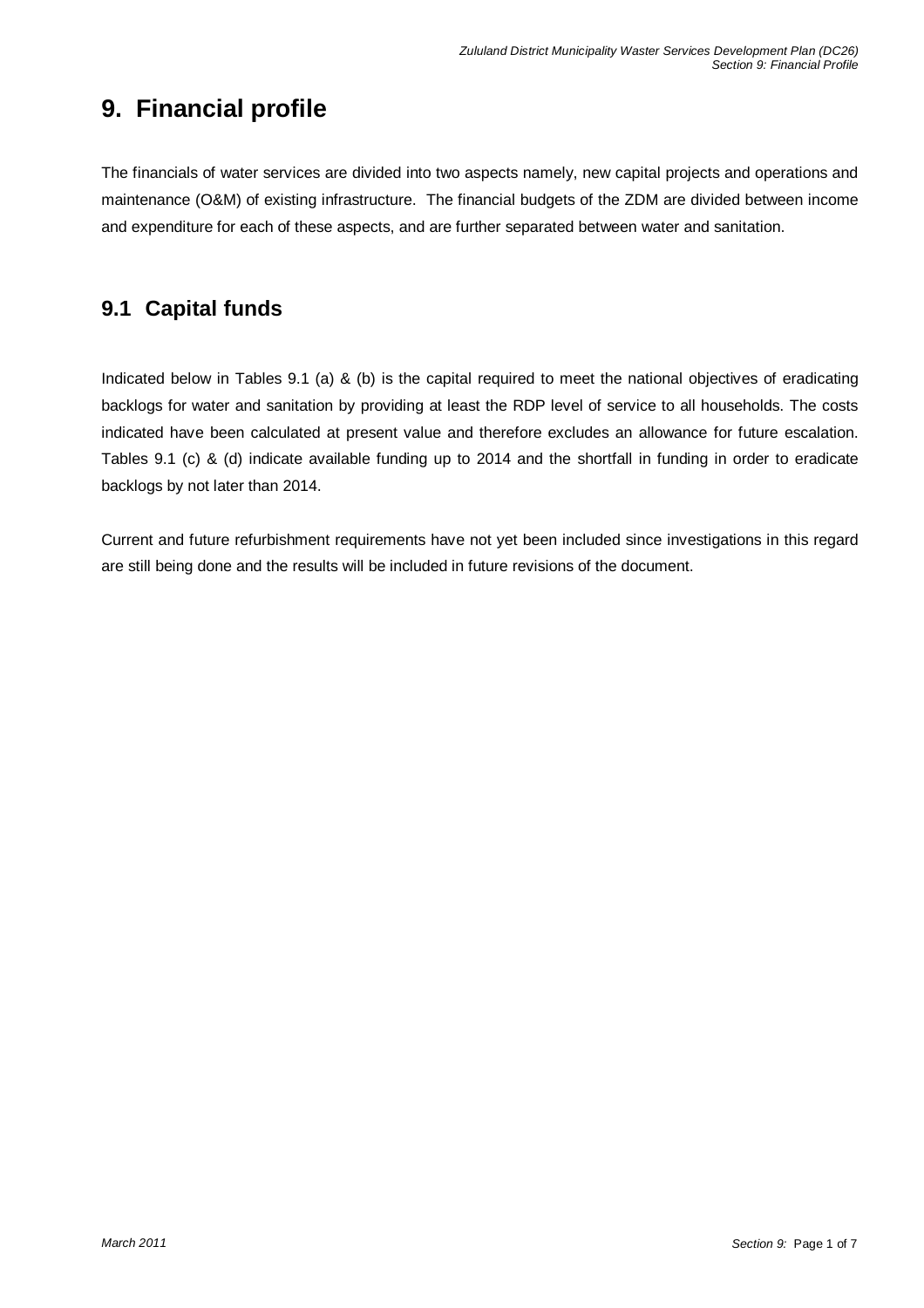### **Table 9.1 (a): Capital requirements: water**

| <b>WATER</b>                            | <b>CAPITAL</b><br><b>REQUIREMENTS</b> | 2011/12           | 2012/13           | 2013/14           | 2014/15          | 2015/2016        | >2015             |
|-----------------------------------------|---------------------------------------|-------------------|-------------------|-------------------|------------------|------------------|-------------------|
| Regional bulk                           | 678 153 890<br>R.                     | 152 723 894<br>R. | 187 568 283<br>R. | 132 923 056<br>R. | 205 808 112<br>R | R<br>92 639 942  | 906 490 603<br>R. |
| Secondary bulk                          | 264 661 100<br>R 1                    | R.<br>48 539 366  | R<br>56 784 557   | R.<br>110 904 824 | R<br>44 400 348  | R<br>161 239 378 | R<br>842 792 627  |
| Reticulation                            | R.<br>149 007 580                     | 12 193 740<br>R.  | 13 355 600<br>R.  | R.<br>13 880 560  | 7 499 980<br>R   | R<br>3 829 120   | 98 248 580<br>R.  |
| <b>Total capital (new)</b>              | R 3 091 822 570                       | 213 457 000<br>R. | 257 708 440<br>R. | R.<br>257 708 440 | R<br>257 708 440 | 257 708 440<br>R | R 1847 531 810    |
| Regional bulk                           | tbd                                   | tbd               | tbd               | tbd               | tbd              | tbd              | tbd               |
| Secondary bulk                          | tbd                                   | tbd               | tbd               | tbd               | tbd              | tbd              | tbd               |
| <b>Reticulation</b>                     | tbd                                   | tbd               | tbd               | tbd               | tbd              | tbd              | tbd               |
| <b>Total capital</b><br>(refurbishment) | tbd                                   | tbd               | tbd               | tbd               | tbd              | tbd              | tbd               |
| <b>Total capital</b>                    | R 3 091 822 570                       | 213 457 000<br>R. | 257 708 440<br>R. | 257 708 440<br>R. | 257 708 440<br>R | 257 708 440<br>R | R 1847 531 810    |

### **Table 9.1 (b): Capital requirements: sanitation**

| <b>SANITATION</b>                       |              | <b>CAPITAL</b><br><b>REQUIREMENTS</b> |              | 2011/12        |              | 2012/13                  |              | 2013/14                  |              | 2014/15    |              | 2015/2016                |    | >2015       |  |
|-----------------------------------------|--------------|---------------------------------------|--------------|----------------|--------------|--------------------------|--------------|--------------------------|--------------|------------|--------------|--------------------------|----|-------------|--|
| <b>Bulk infrastructure</b>              | R            |                                       | $\mathsf{R}$ | $\blacksquare$ | R            | ٠                        | R            | $\overline{\phantom{0}}$ | $\mathsf{R}$ | ٠          | R            |                          | R  |             |  |
| Reticulation                            | $\mathsf{R}$ | $\overline{\phantom{a}}$              | $\mathsf{R}$ | $\sim$         | $\mathsf{R}$ | $\overline{\phantom{a}}$ | $\mathsf{R}$ | $\sim$                   | $\mathsf{R}$ | ٠          | $\mathsf{R}$ | $\overline{\phantom{a}}$ | R  |             |  |
| <b>VIP</b> toilets                      | R            | 381<br>754 000                        | R.           | 45 420 000     | R            | 55 226 400               | R            | 55 226 400               | $\mathsf{R}$ | 55 226 400 | R            | 55 226 400               | R  | 115 428 400 |  |
| <b>Total capital (new)</b>              | R.           | 381 754 000                           | R.           | 45 420 000     | R.           | 55 226 400               | R            | 55 226 400               | R            | 55 226 400 | R            | 55 226 400               | R  | 115 428 400 |  |
| <b>Bulk infrastructure</b>              |              | tbd                                   |              | tbd            |              | tbd                      |              | tbd                      |              | tbd        |              | tbd                      |    | tbd         |  |
| Reticulation                            |              | tbd                                   |              | tbd            | tbd          |                          | tbd          |                          |              | tbd        |              | tbd                      |    | tbd         |  |
| <b>VIP</b> toilets                      |              | tbd                                   |              | tbd            |              | tbd                      |              | tbd                      |              | tbd        |              | tbd                      |    | tbd         |  |
| <b>Total capital</b><br>(refurbishment) |              | tbd                                   |              | tbd            |              | tbd                      |              | tbd                      |              | tbd        |              | tbd                      |    | tbd         |  |
| <b>Total capital</b>                    | R            | 381 754 000                           | R.           | 45 420 000     | R.           | 55 226 400               | R            | 55 226 400               | R            | 55 226 400 | R            | 55 226 400               | R. | 115 428 400 |  |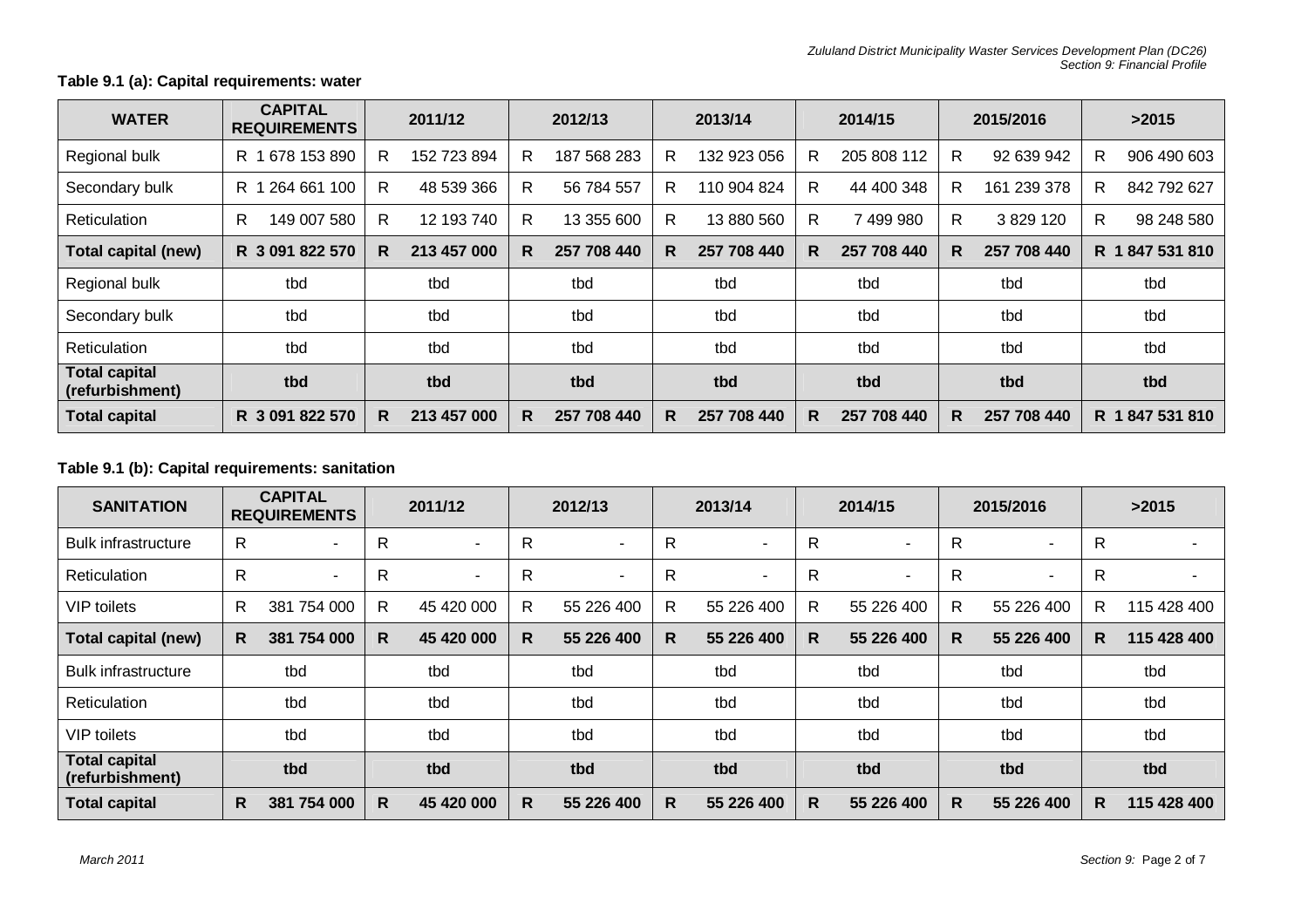| <b>WATER</b>             | <b>FUNDING</b>                | 2011/12           | 2012/13           | 2013/14          | 2014/15           | 2015/16           | >2016   |
|--------------------------|-------------------------------|-------------------|-------------------|------------------|-------------------|-------------------|---------|
| <b>MIG</b>               | 065 302 400<br>R 1            | 181 680 000<br>R. | 220 905 600<br>R. | R<br>220 905 600 | 220 905 600<br>R. | 220 905 600<br>R. | unknown |
| <b>DWAF</b>              | 134 000 000<br>R.             | R<br>61 300 000   | 72 700 000<br>R.  |                  |                   |                   | unknown |
| Housing                  | R<br>$\overline{\phantom{a}}$ |                   |                   |                  |                   |                   | unknown |
| Other grant funding      | R<br>$\overline{\phantom{a}}$ |                   |                   |                  |                   |                   | unknown |
| Loans                    | R<br>$\overline{\phantom{a}}$ |                   |                   |                  |                   |                   | unknown |
| <b>Confirmed funding</b> | R 1 199 302 400               | 242 980 000<br>R. | 293 605 600<br>R  | 220 905 600<br>R | 220 905 600<br>R  | 220 905 600<br>R  |         |
| Capital requirements     | R 3 091 822 570               |                   |                   |                  |                   |                   |         |
| <b>Shortfall</b>         | R -1 892 520 170              |                   |                   |                  |                   |                   |         |

### **Table 9.1 (c): Source of capital income: water**

### **Table 9.1 (d): Source of capital income: sanitation**

| <b>SANITATION</b>        | <b>FUNDING</b> |              |    | 2011/12    |   | 2012/13    |   | 2013/14    |   | 2014/15    |    | 2015/16    | >2016   |
|--------------------------|----------------|--------------|----|------------|---|------------|---|------------|---|------------|----|------------|---------|
| <b>MIG</b>               | R              | 266 325 600  | R. | 45 420 000 | R | 55 226 400 | R | 55 226 400 | R | 55 226 400 | R  | 55 226 400 | unknown |
| <b>DWAF</b>              | R              | $\sim$       |    |            |   |            |   |            |   |            |    |            | unknown |
| Housing                  | R              | $\sim$       |    |            |   |            |   |            |   |            |    |            | unknown |
| Other grant funding      | R              | ۰            |    |            |   |            |   |            |   |            |    |            | unknown |
| Loans                    | R              | ٠            |    |            |   |            |   |            |   |            |    |            | unknown |
| <b>Confirmed funding</b> | R.             | 266 325 600  | R  | 45 420 000 | R | 55 226 400 | R | 55 226 400 | R | 55 226 400 | R. | 55 226 400 |         |
| Capital requirements     | R.             | 381 754 000  |    |            |   |            |   |            |   |            |    |            |         |
| <b>Shortfall</b>         | R.             | $-115428400$ |    |            |   |            |   |            |   |            |    |            |         |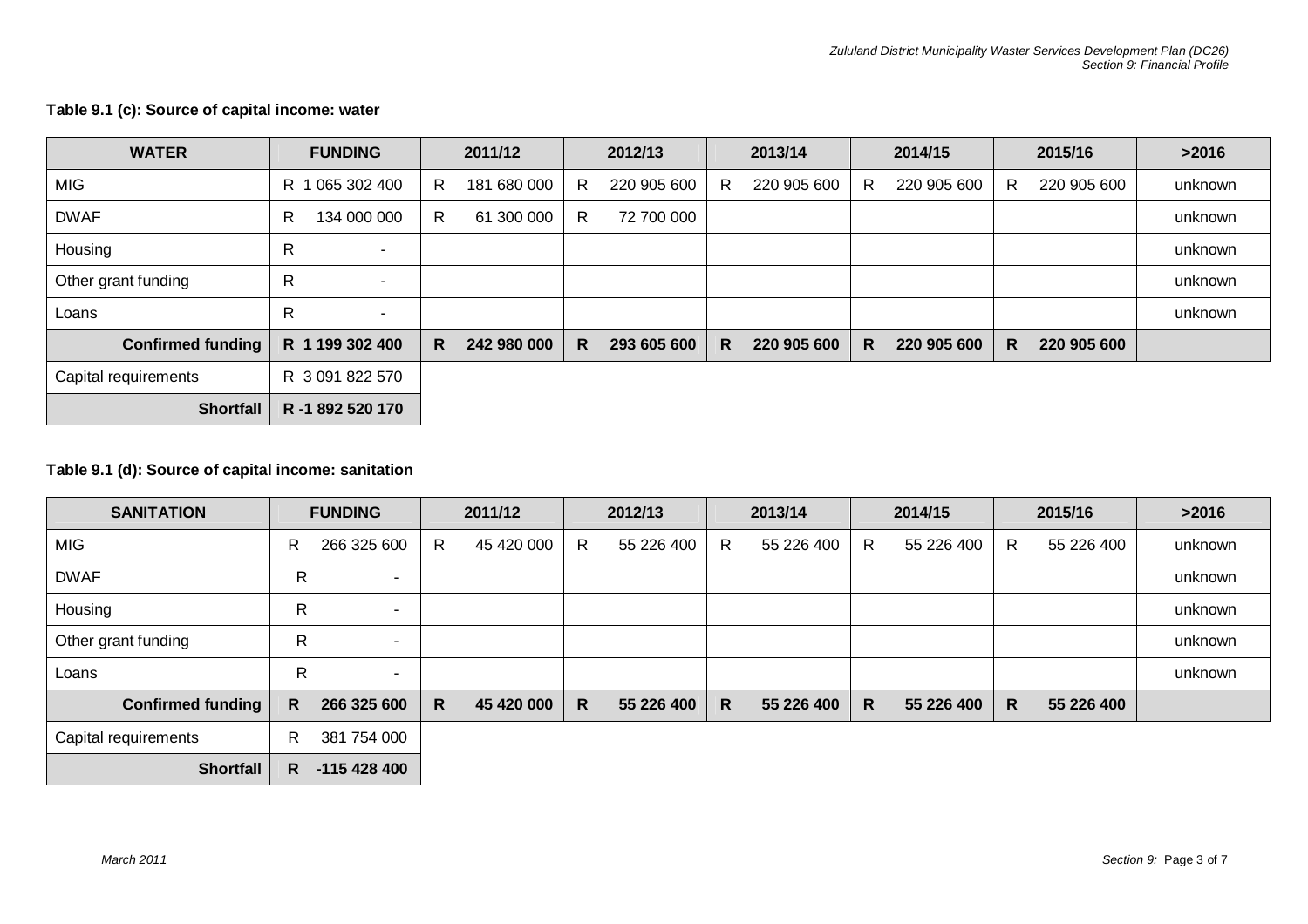# **9.2 Operating costs and income (water & sanitation)**

Of critical importance is the funding of Operations and Maintenance of existing and future schemes as they are being commissioned. Correct O&M of physical infrastructure is arguably more important than infrastructure construction because unless successful preventative maintenance procedures are instituted schemes will become inoperative. As a large proportion of expenditure relates to staff, competent personnel are required to ensure that the large investments in water services are not negated through dysfunction or dereliction.

Table 9.2 (a) below shows the operational costs associated with the provision of water services in the district. The figures have been derived from the ZDM budget of 2009/10.

### **9.3 Tariffs and charges**

The ZDM tariff structure for various levels of water and sanitation services, including the Free Basic Services (FBS) allowance to households, are indicated in Table 9.3 (a) below. The demographics of the ZDM indicate that the level of poverty in the ZDM is high (Section 1). The ZDM cannot afford the expenses of maintaining an indigent roster and therefore provides all households in the district with FBS. Only institutions (schools, clinics, etc.) are not provided with FBS. ZDM might in future refine the above approach to a more targeted approach based on different residential areas.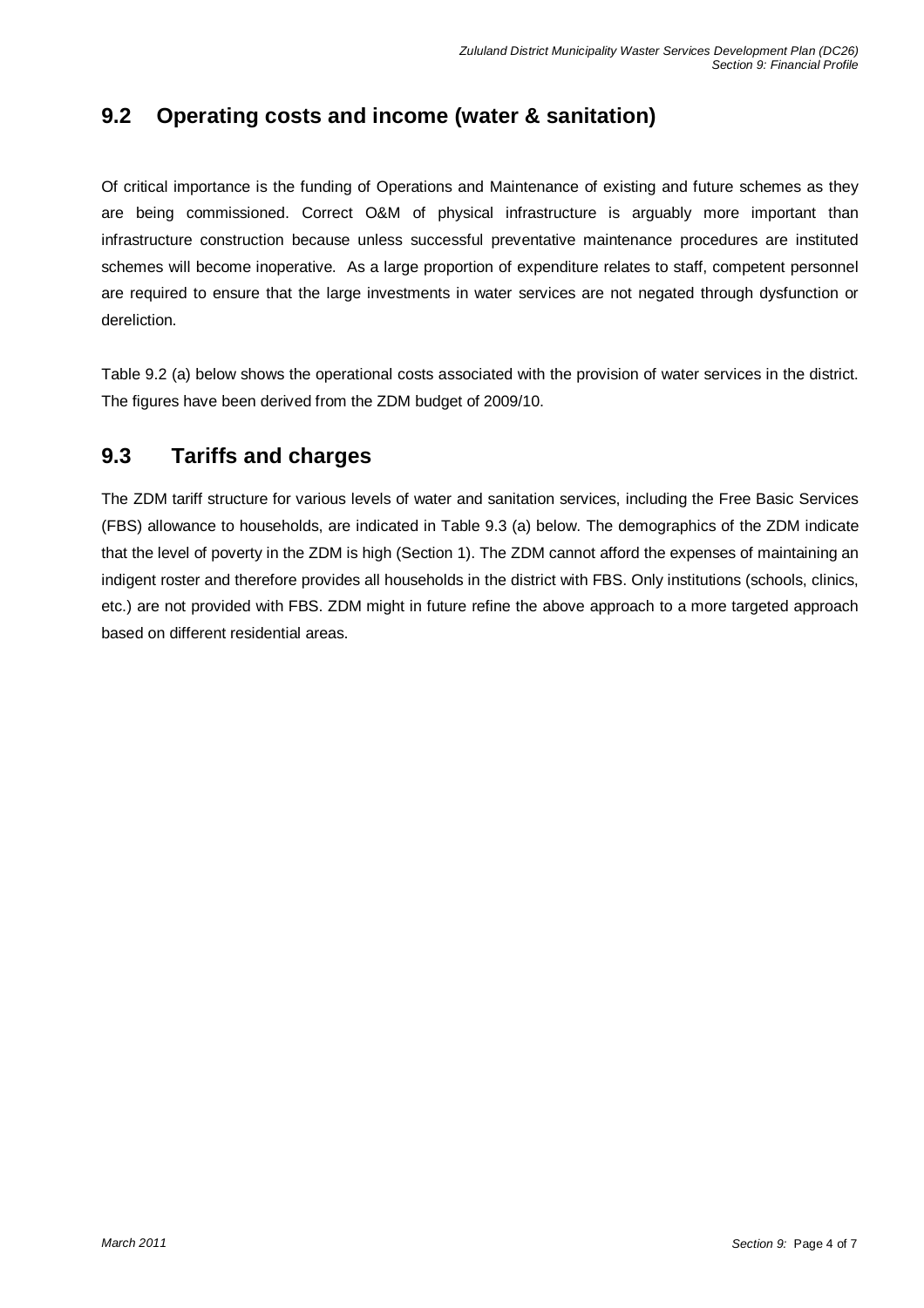| <b>OPERATING COSTS AND</b><br><b>INCOME</b> |   | <b>TOTAL (5 years)</b> |   | 2011/12     |   | 2012/13     |   | 2013/14     |   | 2014/15     |   | 2015/16     |
|---------------------------------------------|---|------------------------|---|-------------|---|-------------|---|-------------|---|-------------|---|-------------|
| Operational costs                           | R | 712 411 812            | R | 126 379 291 | R | 133 962 049 | R | 141 999 771 | R | 150 519 758 | R | 159 550 943 |
| Personnel costs                             | R | 474 941 207            | R | 84 252 861  | R | 89 308 032  | R | 94 666 514  | R | 100 346 505 | R | 106 367 295 |
| <b>Total O&amp;M costs</b>                  | R | 187 353 020            | R | 210 632 152 | R | 223 270 081 | R | 236 666 285 | R | 250 866 263 | R | 265 918 239 |
| Equitable share                             | R | 1 072 647 581          | R | 190 283 820 | R | 201 700 849 | R | 213 802 900 | R | 226 631 074 | R | 240 228 938 |
| Income: sales                               | R | 114 705 435            | R | 20 348 332  | R | 21 569 231  | R | 22 863 385  | R | 24 235 188  | R | 25 689 299  |
| <b>Total income</b>                         | R | 187 353 017            | R | 210 632 152 | R | 223 270 080 | R | 236 666 285 | R | 250 866 262 | R | 265 918 238 |

### **Table 9.2 (a): Operational costs and income**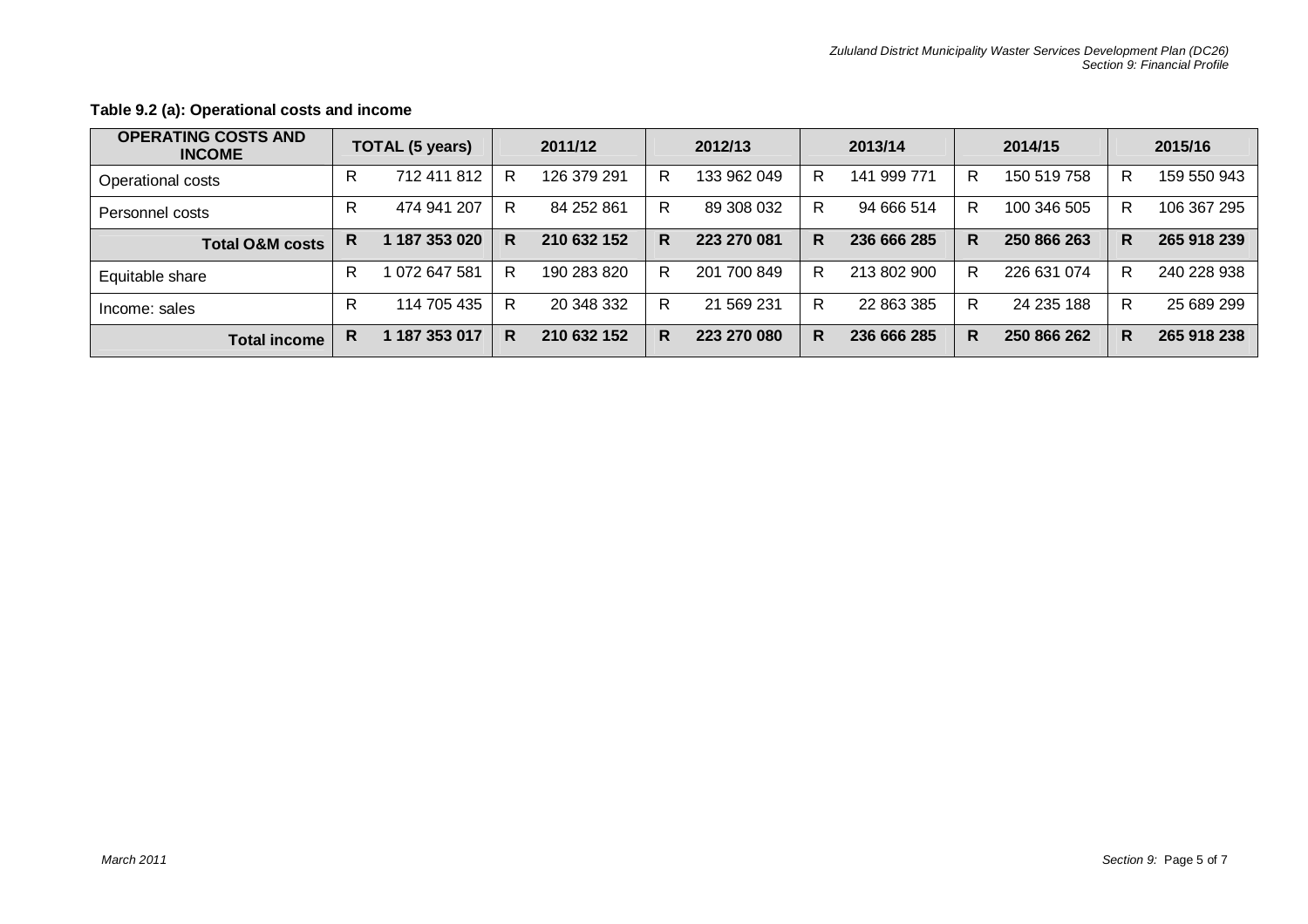| <b>ZDM Water and Sewage Tariffs</b>                                            |                                                  |                          |              |                          |              |                |              |              |  |  |  |  |
|--------------------------------------------------------------------------------|--------------------------------------------------|--------------------------|--------------|--------------------------|--------------|----------------|--------------|--------------|--|--|--|--|
| <b>Water tariffs</b>                                                           |                                                  | <b>Ulundi</b>            |              | Nongoma                  |              | Pongola        |              | eDumbe       |  |  |  |  |
| $0-6/kl$                                                                       | $\mathsf{R}$                                     | $\overline{\phantom{a}}$ | R            |                          | $\mathsf{R}$ | $\blacksquare$ | $\mathsf{R}$ |              |  |  |  |  |
| 7-30/kl                                                                        | $\mathsf{R}$                                     | 4.40                     | $\mathsf{R}$ | 4.40                     | R            | 3.19           | $\mathsf{R}$ | 4.40         |  |  |  |  |
| 31-40/kl                                                                       | $\mathsf{R}$                                     | 5.30                     | $\mathsf{R}$ | 5.30                     | R            | 4.68           | $\mathsf{R}$ | 5.30         |  |  |  |  |
| >40 kl                                                                         | $\mathsf{R}$                                     | 6.15                     | $\mathsf{R}$ | 6.15                     | $\mathsf{R}$ | 6.15           | $\mathsf{R}$ | 5.81         |  |  |  |  |
| Commercial and Industrial                                                      | $\mathsf{R}$                                     | 5.83                     | $\mathsf{R}$ | ä,                       | R            | 5.83           | $\mathsf{R}$ | 5.32         |  |  |  |  |
| Unmetered                                                                      | $\mathsf{R}$                                     | 70.41                    | $\mathsf{R}$ | $\overline{\phantom{0}}$ | R            | 73.51          | $\mathsf{R}$ | ä,           |  |  |  |  |
| Other business and state                                                       | $\mathsf{R}$                                     | ÷                        | $\mathsf{R}$ | 4.57                     | R            | 3.19           | $\mathsf{R}$ | 4.82         |  |  |  |  |
| Residential 3 months consumption limited to<br>R250                            | $\mathsf{R}$                                     | 109.52                   | R            | 273.27                   | R            | 273.27         | R            | 273.79       |  |  |  |  |
| <b>Water connections</b>                                                       |                                                  |                          |              |                          |              |                |              |              |  |  |  |  |
| Residential                                                                    |                                                  | $cost + 10%$             |              | $cost + 10%$             |              | $cost + 10%$   | $cost + 10%$ |              |  |  |  |  |
| <b>Businesses</b>                                                              |                                                  | $cost + 10%$             |              | $cost + 10%$             |              | $cost + 10%$   |              | $cost + 10%$ |  |  |  |  |
| <b>Meter tampering</b>                                                         |                                                  |                          |              |                          |              |                |              |              |  |  |  |  |
| First offence                                                                  | $\mathsf{R}$                                     | $\blacksquare$           | $\mathsf{R}$ | ÷,                       | $\mathsf{R}$ | L,             | $\mathsf{R}$ |              |  |  |  |  |
| Second offence                                                                 | $\mathsf{R}$                                     | 985.65                   | $\mathsf{R}$ | 985.65                   | R            | 985.65         | $\mathsf{R}$ | 985.65       |  |  |  |  |
| Third offence                                                                  | $\mathsf{R}$                                     | 1 971.29                 | R            | 1 971.29                 | R            | 1 971.29       | $\mathsf{R}$ | 1 971.29     |  |  |  |  |
| <b>Water reconnection fee</b>                                                  | $\mathsf{R}$                                     | 109.52                   | R            | 109.52                   | R            | 109.52         | $\mathsf{R}$ | 109.52       |  |  |  |  |
| <b>Water tankers</b>                                                           |                                                  |                          |              |                          |              |                |              |              |  |  |  |  |
| Loads                                                                          | $\mathsf{R}$                                     | ٠                        |              | -                        |              |                |              |              |  |  |  |  |
| Rate per kilometer                                                             | $\mathsf{R}$                                     | ٠                        |              | 4.36                     |              | 4.15           |              | 4.36         |  |  |  |  |
| Rate per kiloliter                                                             | $\mathsf{R}$                                     | 5.43                     |              | 5.43                     |              | 5.43           |              | 5.42         |  |  |  |  |
| Where no working water meter is installed on<br>which the property is occupied | Average based on previous consumption will apply |                          |              |                          |              |                |              |              |  |  |  |  |
| <b>Stand alone/ dedicated schemes</b>                                          |                                                  | $cost + 10%$             |              | $cost + 10%$             |              | $cost + 10%$   | $cost + 10%$ |              |  |  |  |  |
| <b>Sewerage tariffs</b>                                                        |                                                  | <b>Ulundi</b>            |              | Nongoma                  |              | Pongola        |              | eDumbe       |  |  |  |  |
| <b>Domestic</b>                                                                |                                                  |                          |              |                          |              |                |              |              |  |  |  |  |
| Basic 0-40kl                                                                   | $\mathsf{R}$                                     | 46.00                    | R            | 46.00                    | $\mathsf{R}$ | 46.00          | $\mathsf{R}$ | 46.00        |  |  |  |  |
| Sewer excess >40kl of water consumption                                        | $\mathsf{R}$                                     |                          | R            | ٠                        | R            | $\frac{1}{2}$  | R            |              |  |  |  |  |
| Non domestic, Commercial, High density                                         |                                                  |                          |              |                          |              |                |              |              |  |  |  |  |
| Basic 0-40kl                                                                   | $\mathsf{R}$                                     | 46.00                    | $\mathsf{R}$ | 46.00                    | $\mathsf{R}$ | 46.00          | $\mathsf{R}$ | 46.00        |  |  |  |  |
| Sewer excess >40kl of water consumption                                        | $\mathsf{R}$                                     | 2.07                     | R            | 2.07                     | $\mathsf{R}$ | 2.07           | R            | 2.07         |  |  |  |  |
| Vacuum Tank Service per 5kl or part thereof                                    |                                                  |                          |              |                          |              |                |              |              |  |  |  |  |
| Normal week days                                                               | $\mathsf{R}$                                     | 87.61                    | $\mathsf{R}$ | 87.61                    | $\mathsf{R}$ | 87.61          | $\mathsf{R}$ | 87.61        |  |  |  |  |
| <b>Weekends and Public Holidays</b>                                            | R                                                | 306.65                   | R            | 306.65                   | R            | 306.65         | R            | 306.65       |  |  |  |  |
| Rate per kl                                                                    | $\mathsf{R}$                                     | 4.15                     | R            | 4.15                     | R            | 4.15           | R            | 4.15         |  |  |  |  |
| Stand alone/ dedicated schemes                                                 |                                                  | $cost + 10%$             |              | $cost + 10%$             |              | $cost + 10%$   | $cost + 10%$ |              |  |  |  |  |

### **Table 9.3 (a): ZDM water services tariffs**